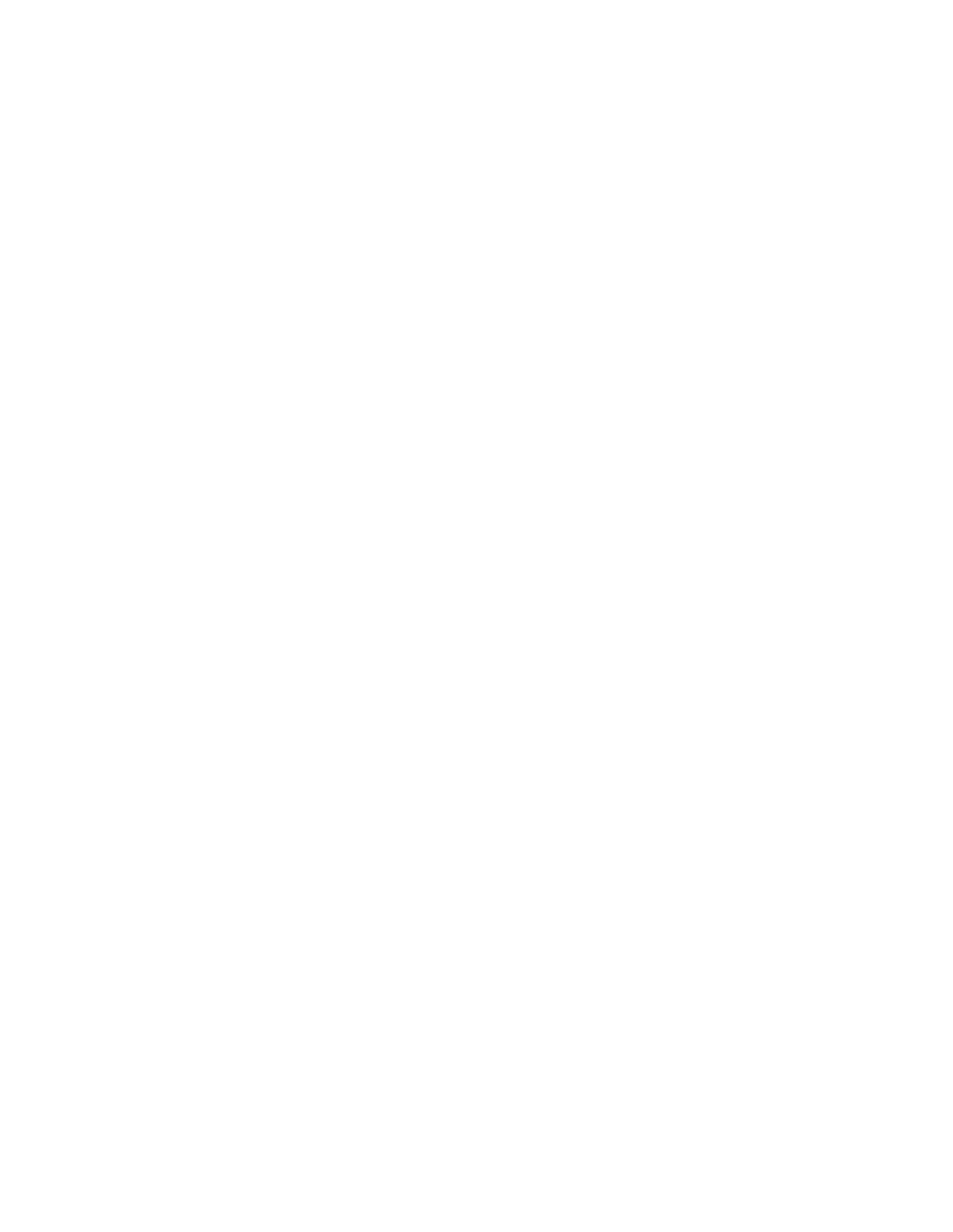The author assumes no responsibility for any errors or omissions that may appear in this document nor does it make a commitment to update the information contained herein.

Sound Blaster is a registered trademark of Creative Technology Ltd in the United States and certain other countries. Sound Blaster-LINK and SB-LINK are trademarks of Creative Technology Ltd.

Third-party brands and names are the property of their respective owners.

May 29, 1998 Taipei, Taiwan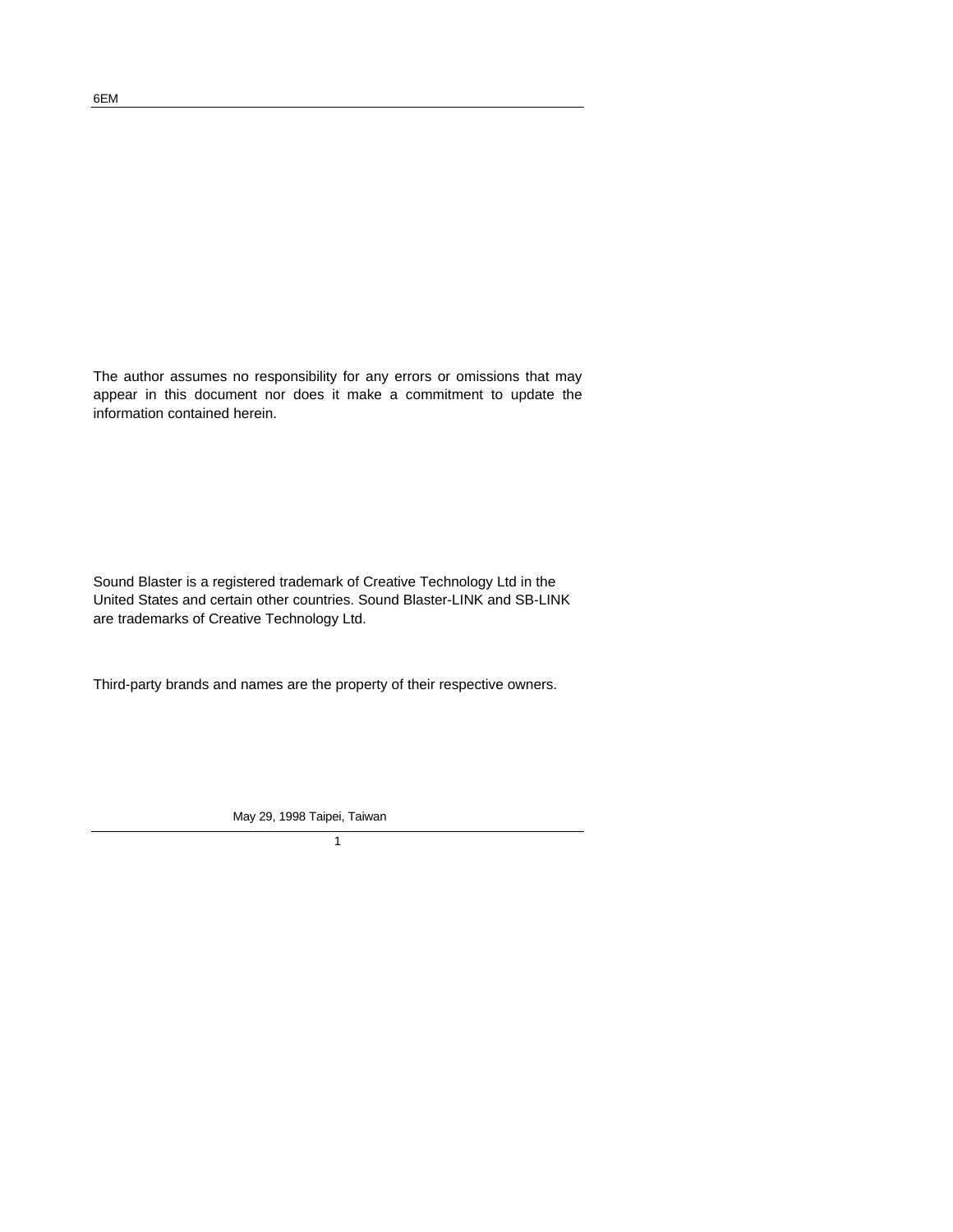## **I. Quick Installation Guide :**

### **CPU SPEED SETUP**

The default system bus speed is 66.6MHz. The user can change the DIP SWITCH **(SW)** selection to set up the CPU speed for 200 - 633MHz processor.

|  |  | ♦ The CPU speed must match with the frequency RATIO. It will cause   |  |  |  |  |
|--|--|----------------------------------------------------------------------|--|--|--|--|
|  |  | system hanging up if the frequency RATIO is higher than that of CPU. |  |  |  |  |

|            | DIP SWITCH (SW) |            |    | FREQ.          | EXT.CLK.<br><b>MHz</b> | INT.CLK.<br><b>MHz</b> | CPU Type                        |
|------------|-----------------|------------|----|----------------|------------------------|------------------------|---------------------------------|
| 1          | $\overline{2}$  | 3          | 4  | <b>RATIO</b>   |                        |                        |                                 |
| ON         | OFF             | ON         | ON | 3              | 66                     | 200                    | Pentium <sup>®</sup> II 200 MHz |
| OFF        | OFF             | ON         | ON | 3.5            | 66                     | 233                    | Pentium <sup>®</sup> II 233 MHz |
| ON         | ON              | OFF        | ON | $\overline{4}$ | 66                     | 266                    | Pentium <sup>®</sup> II 266 MHz |
| <b>OFF</b> | ON              | <b>OFF</b> | ON | 4.5            | 66                     | 300                    | Pentium <sup>®</sup> II 300 MHz |
| ON         | OFF             | <b>OFF</b> | ON | 5              | 66                     | 333                    | Pentium <sup>®</sup> II 333 MHz |
| <b>OFF</b> | <b>OFF</b>      | <b>OFF</b> | ON | 5.5            | 66                     | 366                    | Pentium <sup>®</sup> II 366 MHz |

 $\bullet^*$ **JP2, JP3, JP4** (Select the system speed 66.6, 75, 83MHz)

| <b>MAIN CLOCK</b> | JP4     | JP3     | JP <sub>2</sub> |
|-------------------|---------|---------|-----------------|
| 66MHz             | $1 - 2$ | $1 - 2$ | $1 - 2$         |
| 75MHz             | $1 - 2$ | $2 - 3$ | $1 - 2$         |
| 83MHz             | $2 - 3$ | $2 - 3$ | $2 - 3$         |

**Note: We don't recommend you to setup up your system speed up to 75 or 83 MHz because they, are not the standard spec. of pheriphrals. If you want to run 75 or 83 MHz in your system properly, it depends on your hardware**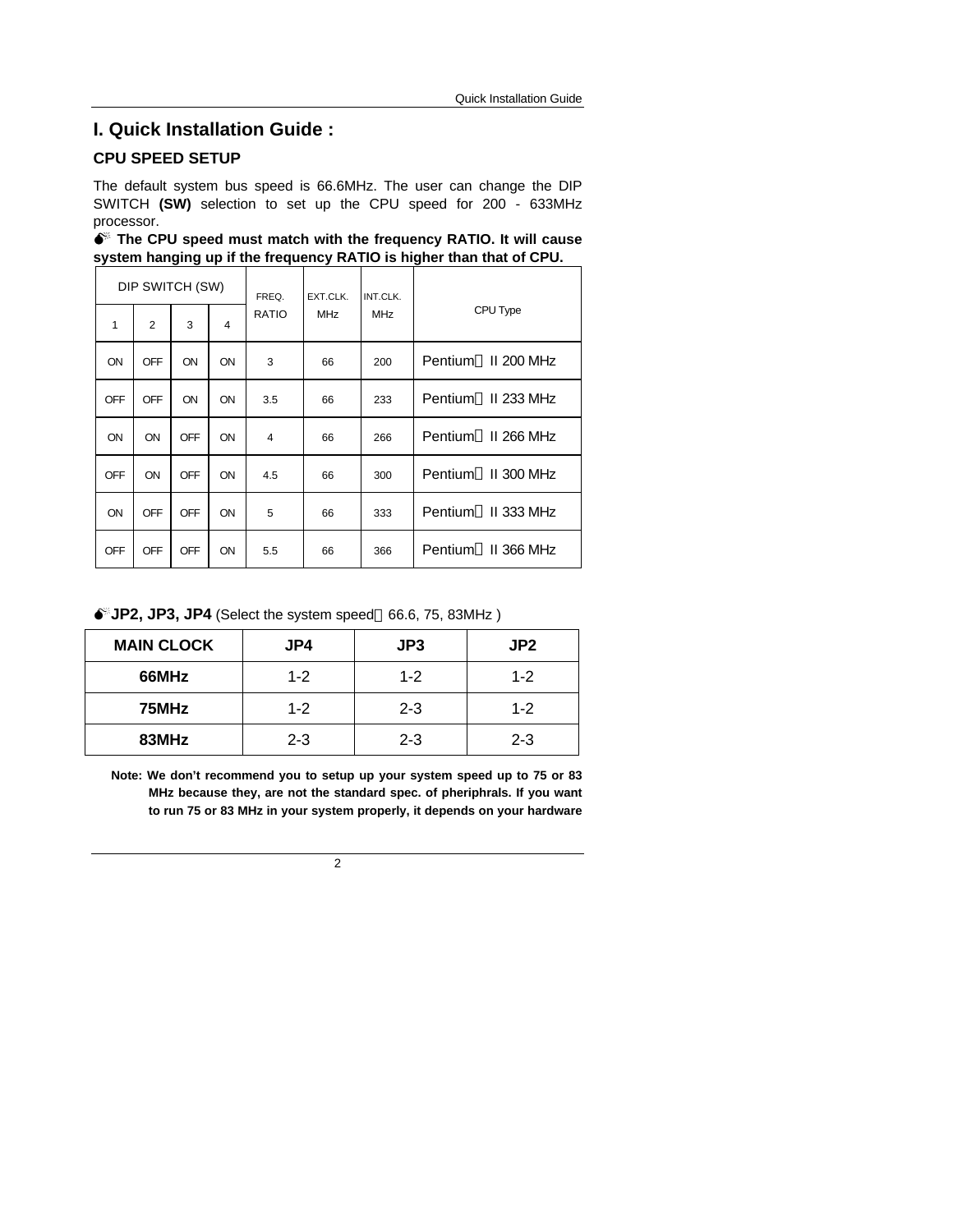**configurations: CPU, SDRAM, Cards, etc.**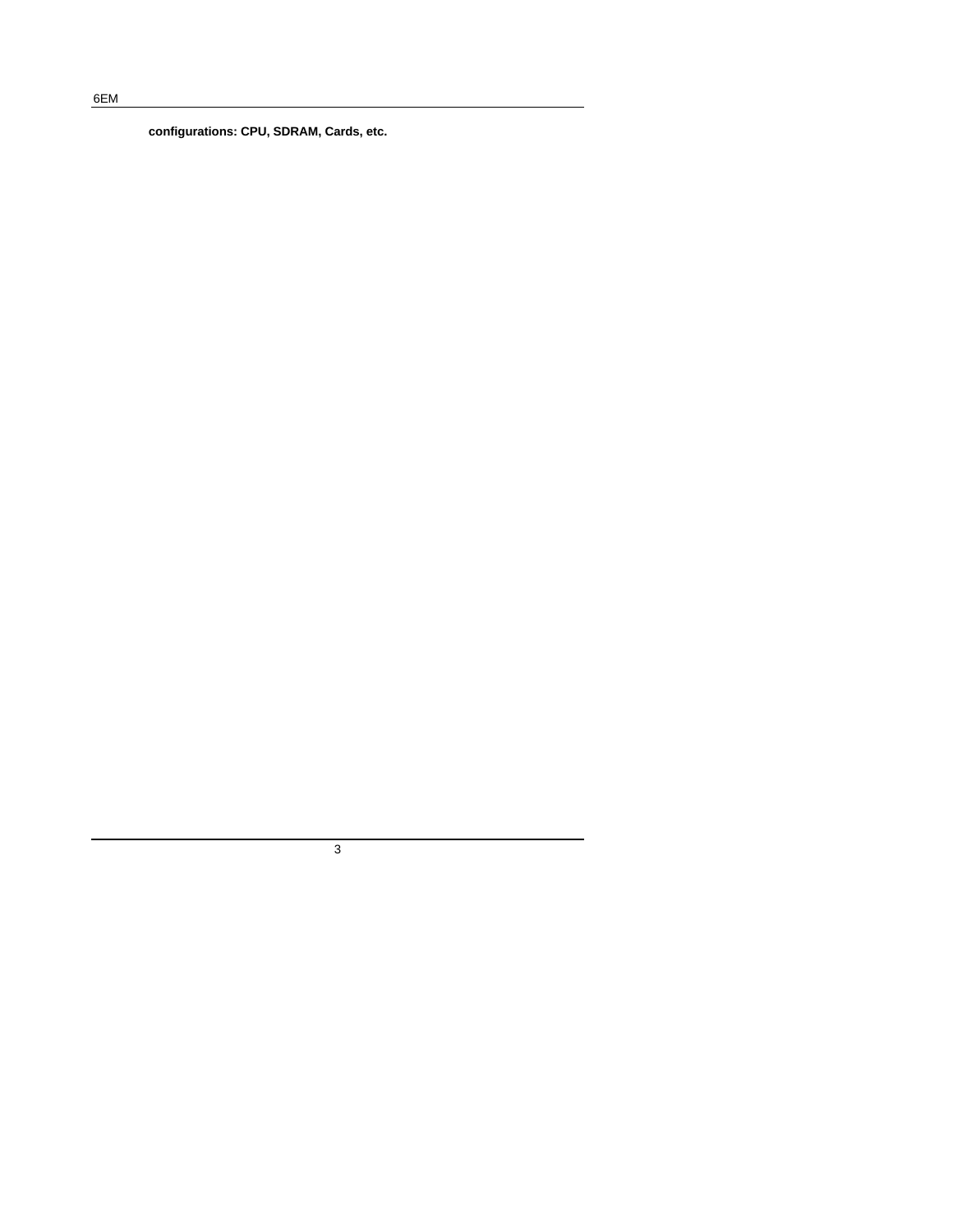1. Pentium<sup>®</sup> II 200 MHz / 66MHz FSB



2. Pentium<sup>®</sup> II 233MHz / 66MHz FSB



3. Pentium® II 266MHz / 66MHz FSB

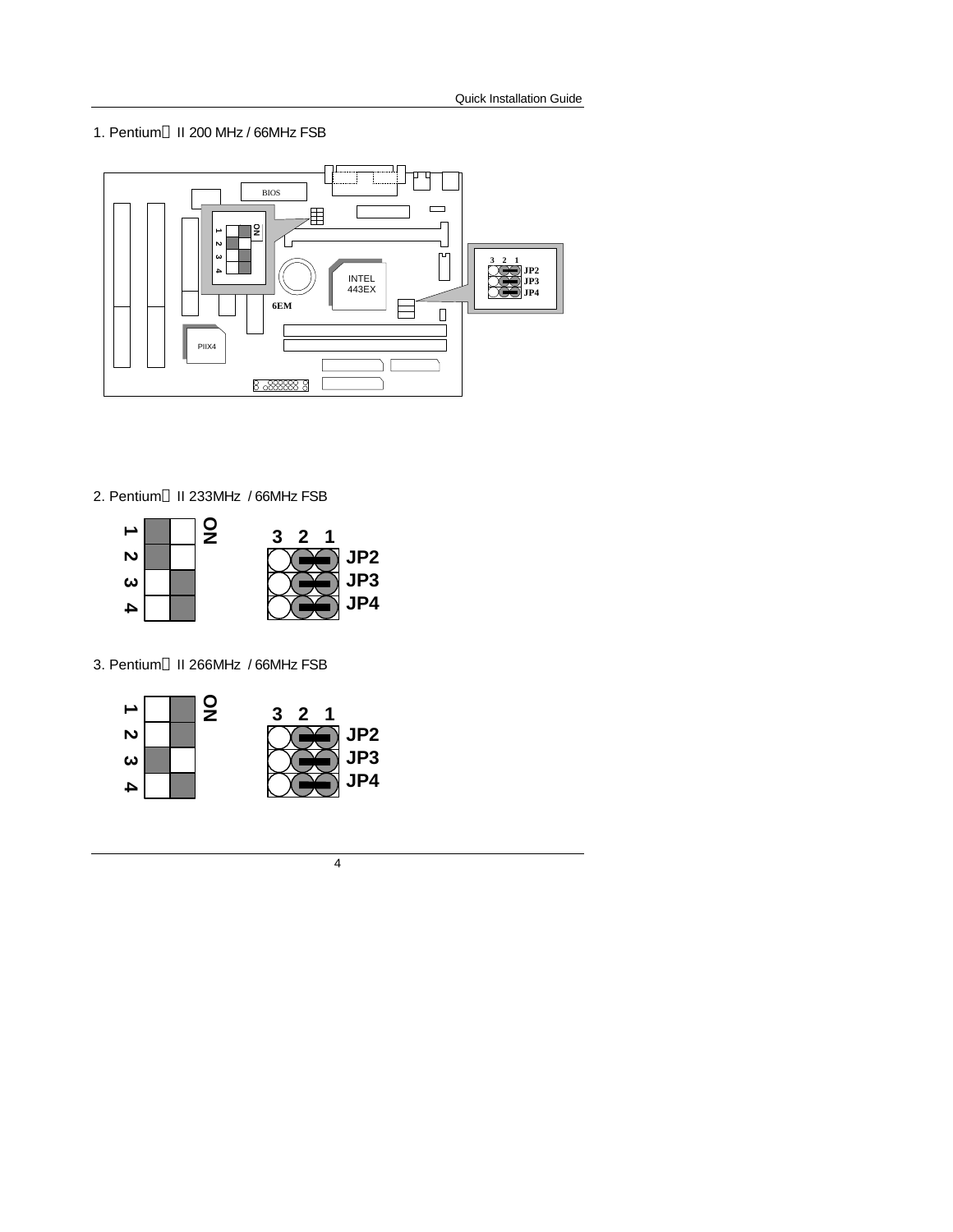4. Pentium<sup>®</sup> II 300MHz / 66MHz FSB



5. Pentium® II 333 MHz / 66MHz FSB



6. Pentium<sup>®</sup> II 366MHz / 66MHz FSB



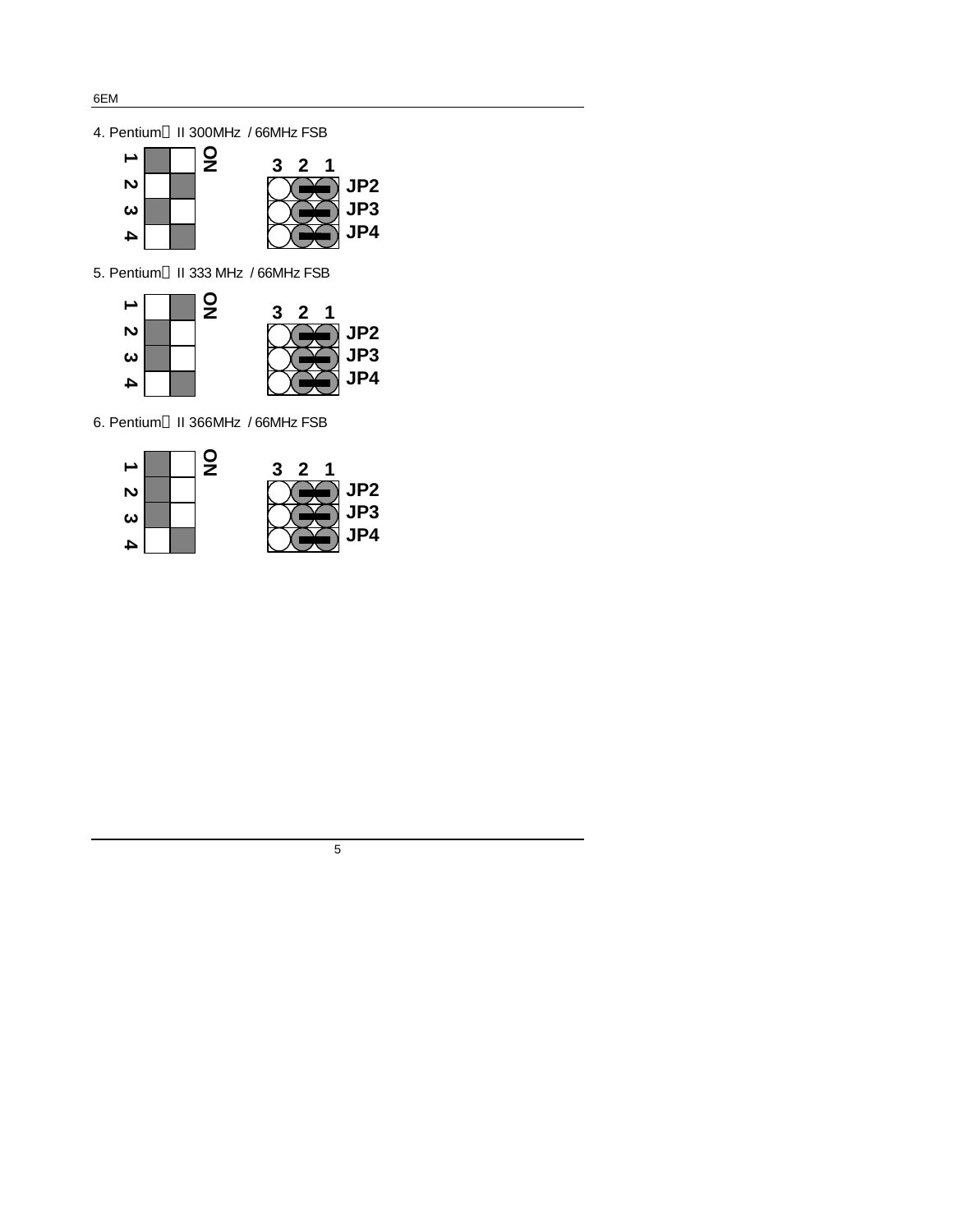# **II. Jumper setting :**

GN : Green Function Switch



### GD : Green Function LED

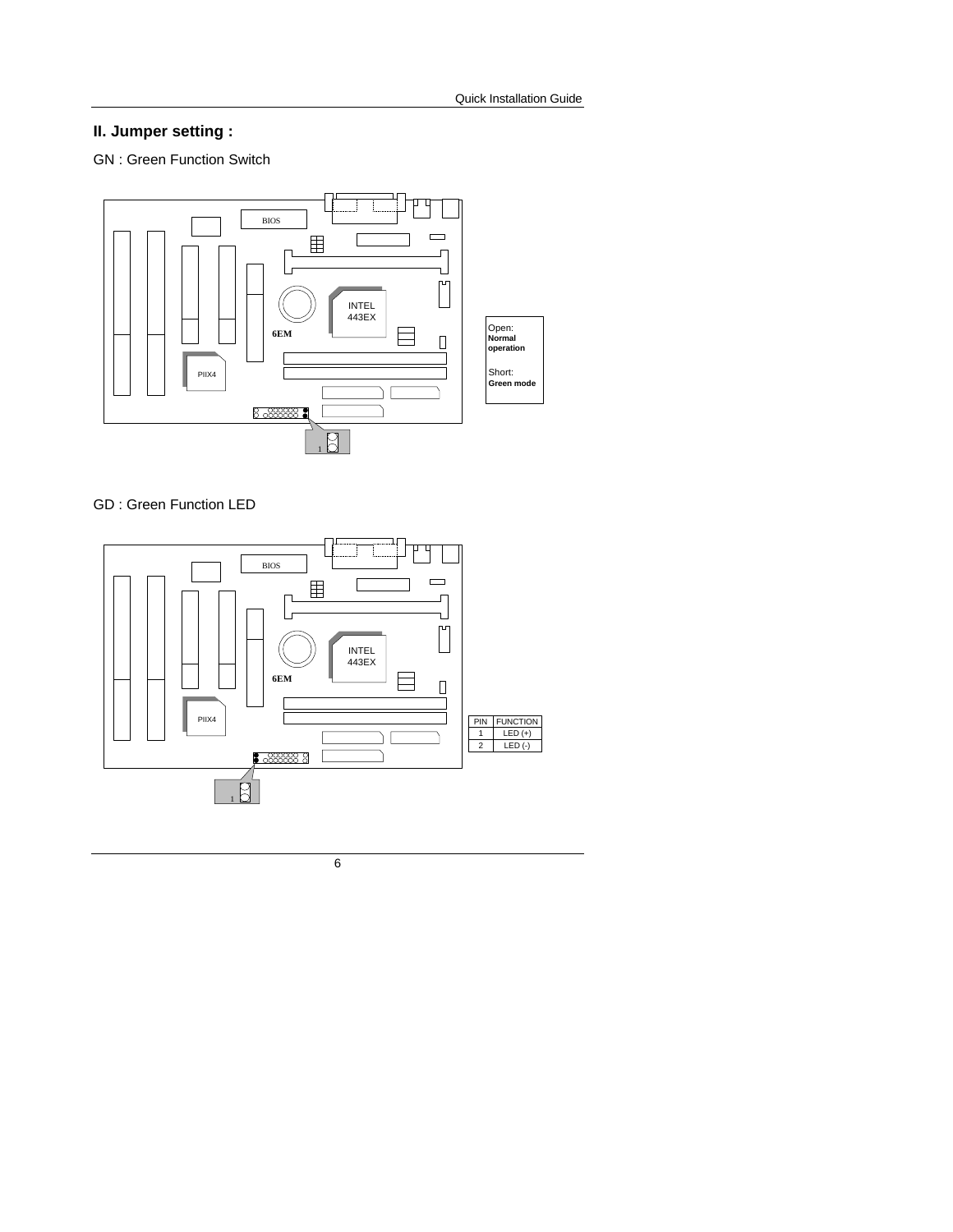

SPKR : Speaker Connector



7

6EM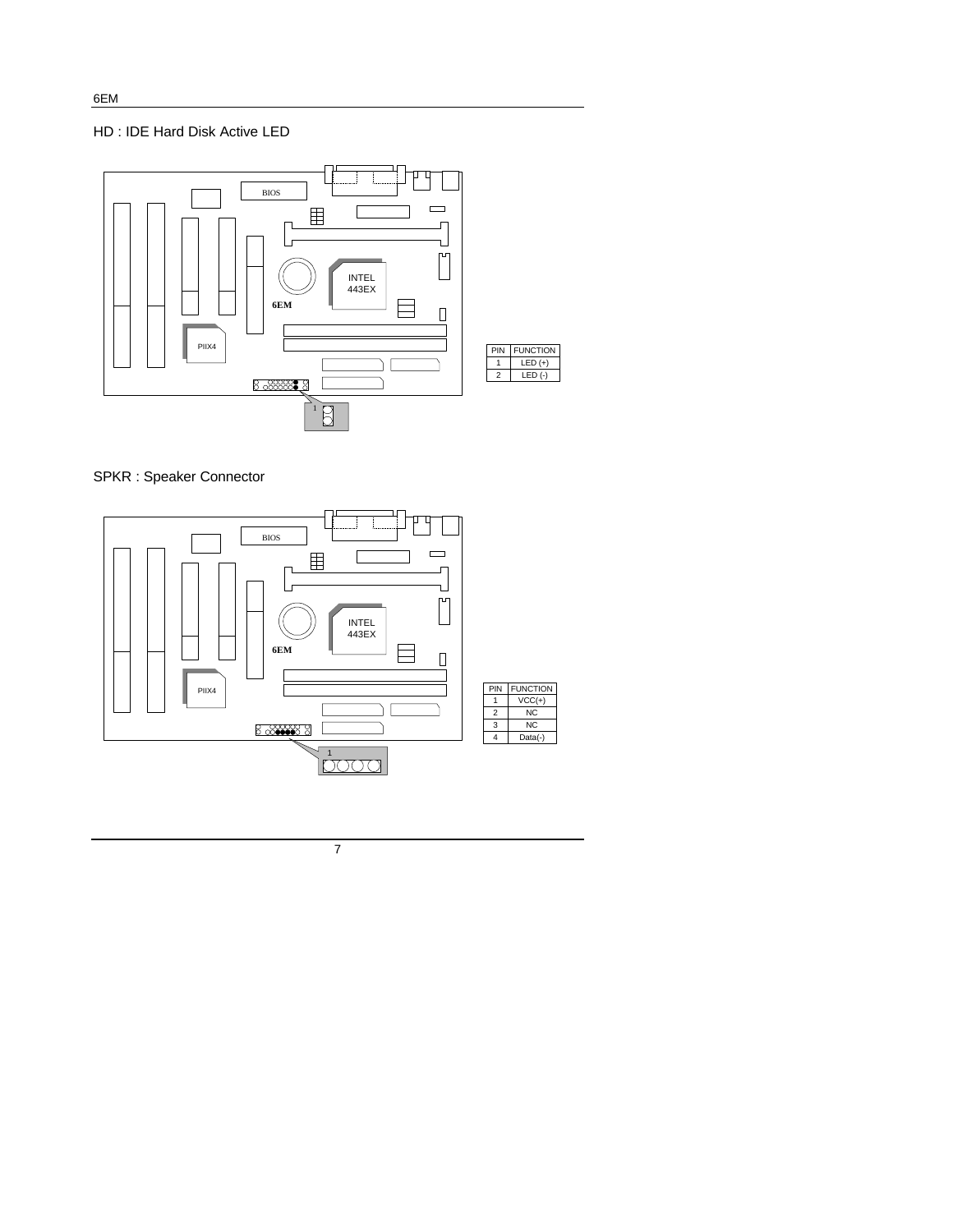RES : Reset Switch



#### PWR : Power LED Connector

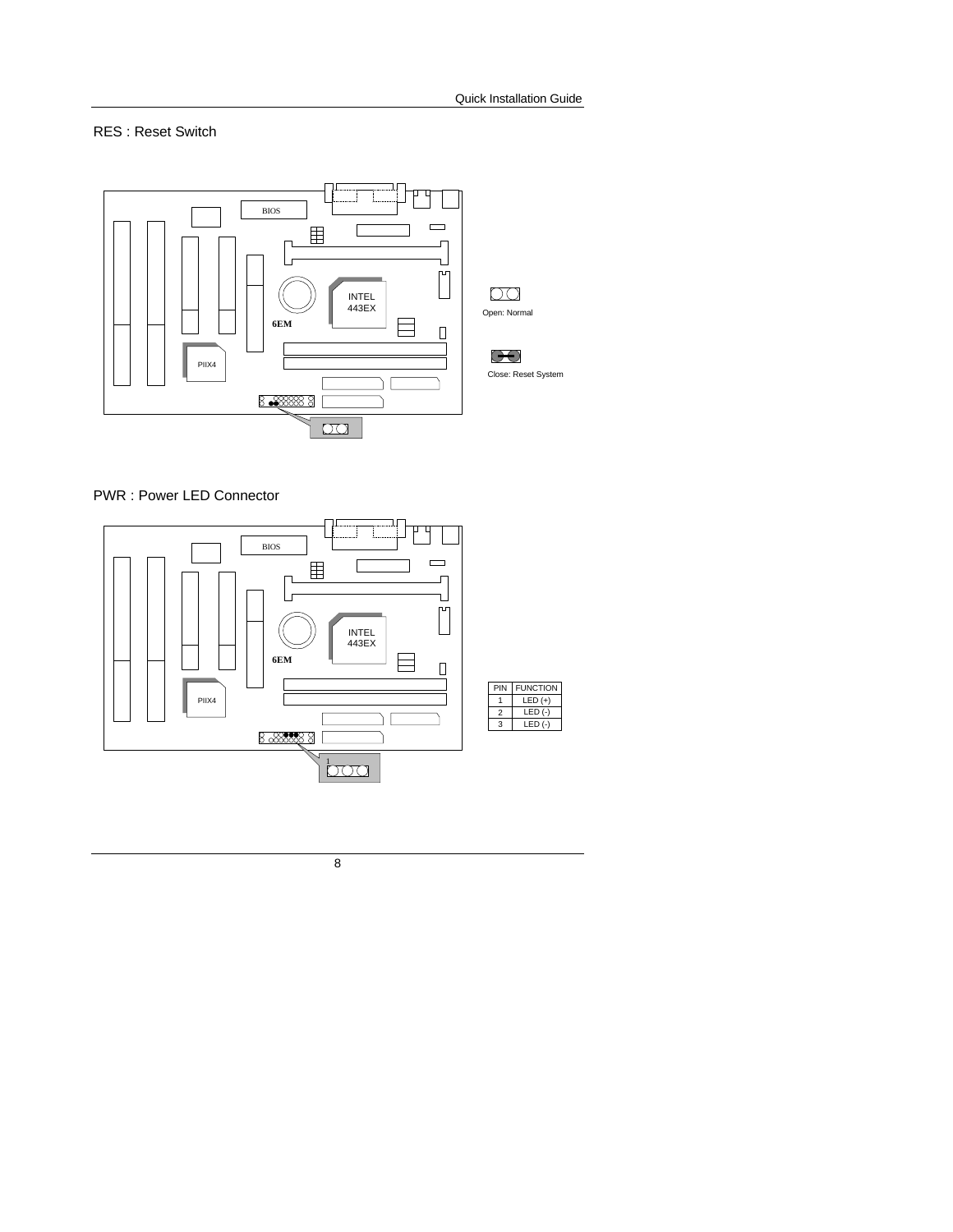



PS/2 Mouse / Keyboard Connector

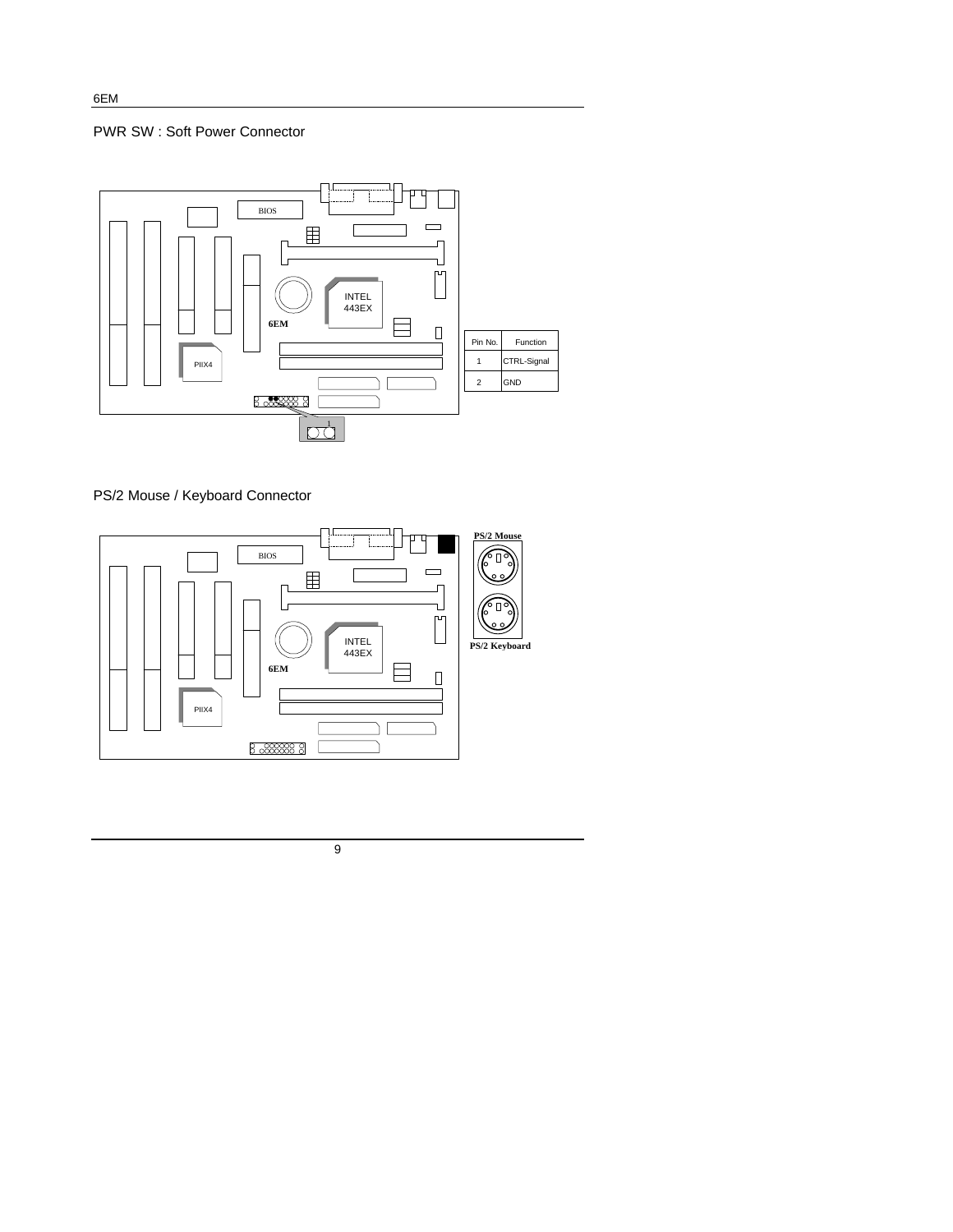



# IDE1: For Primary IDE port

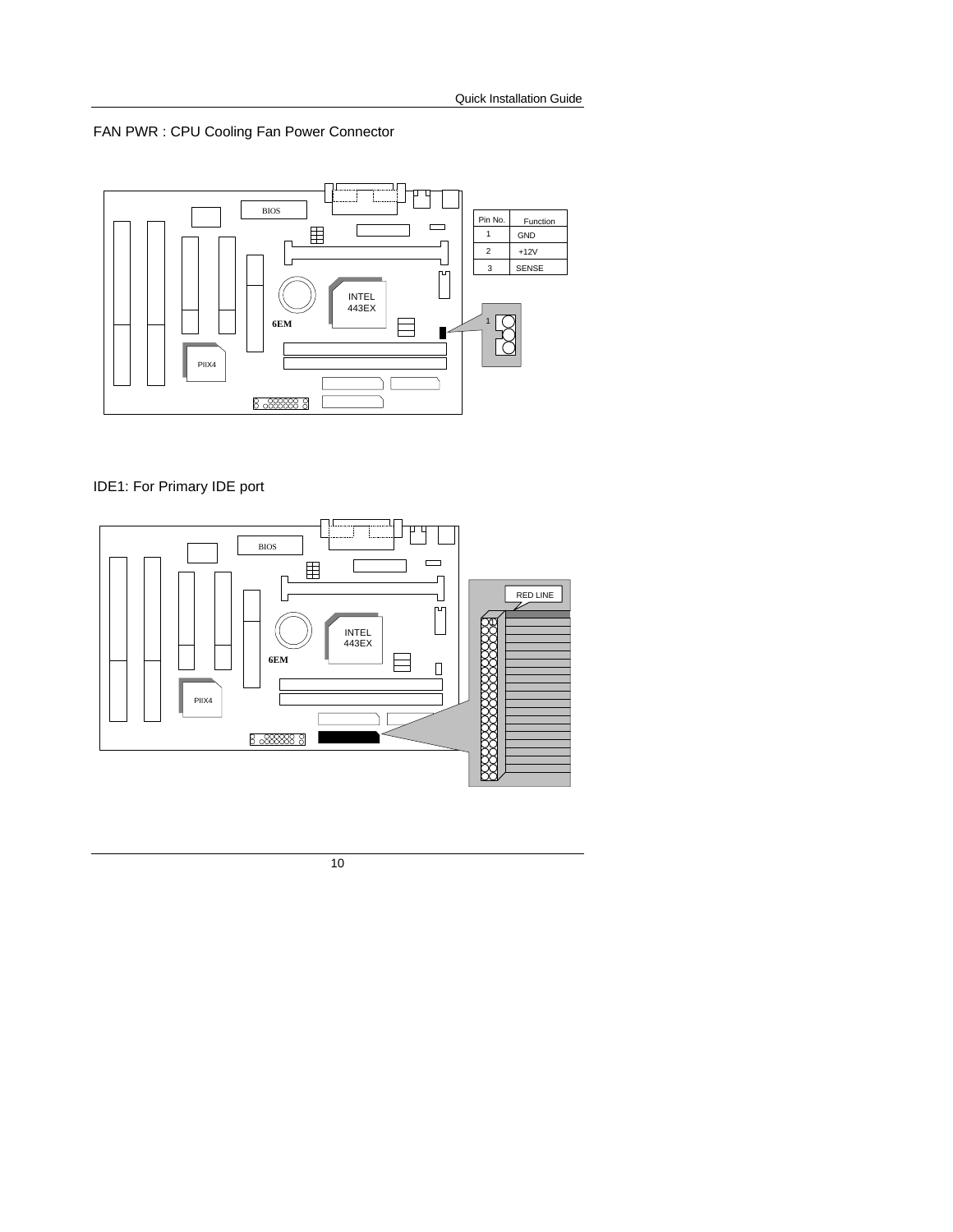# IDE2: For Secondary IDE port



FLOPPY : FLOPPY port



11

6EM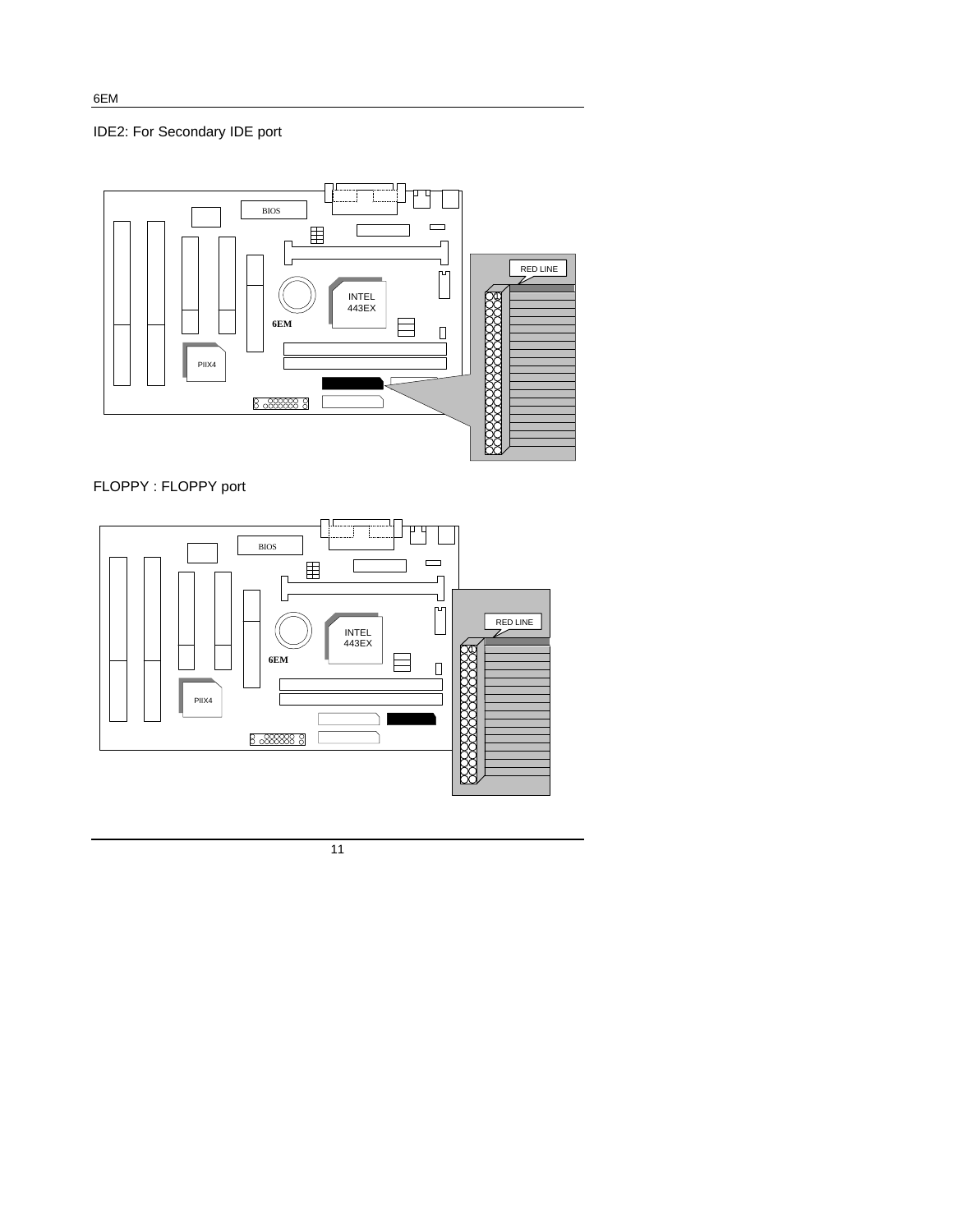### LPT PORT / COM A / COM B



# JP1 : Keyboard Power On

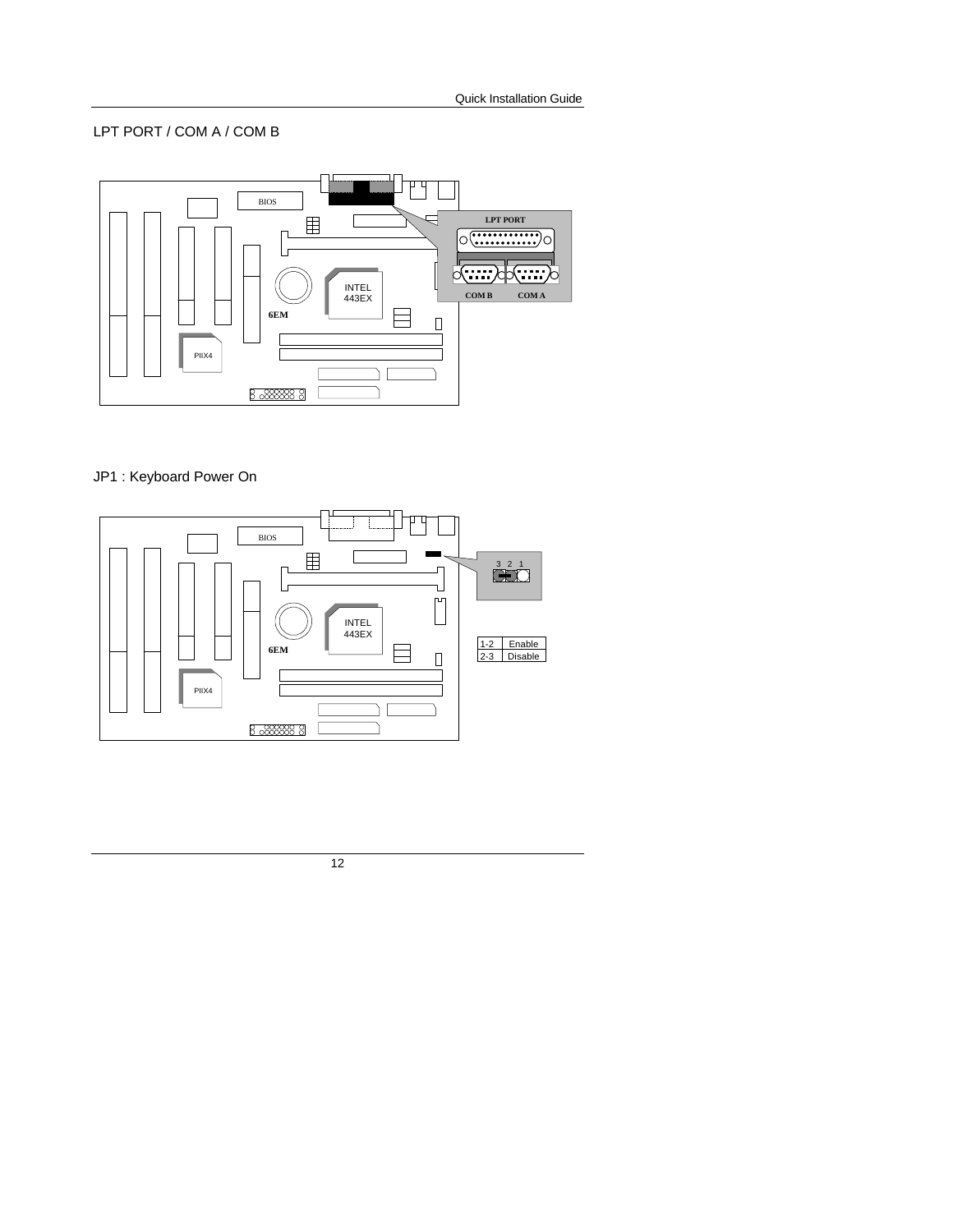USB: USB Port



J7: ATX Power Control Selection

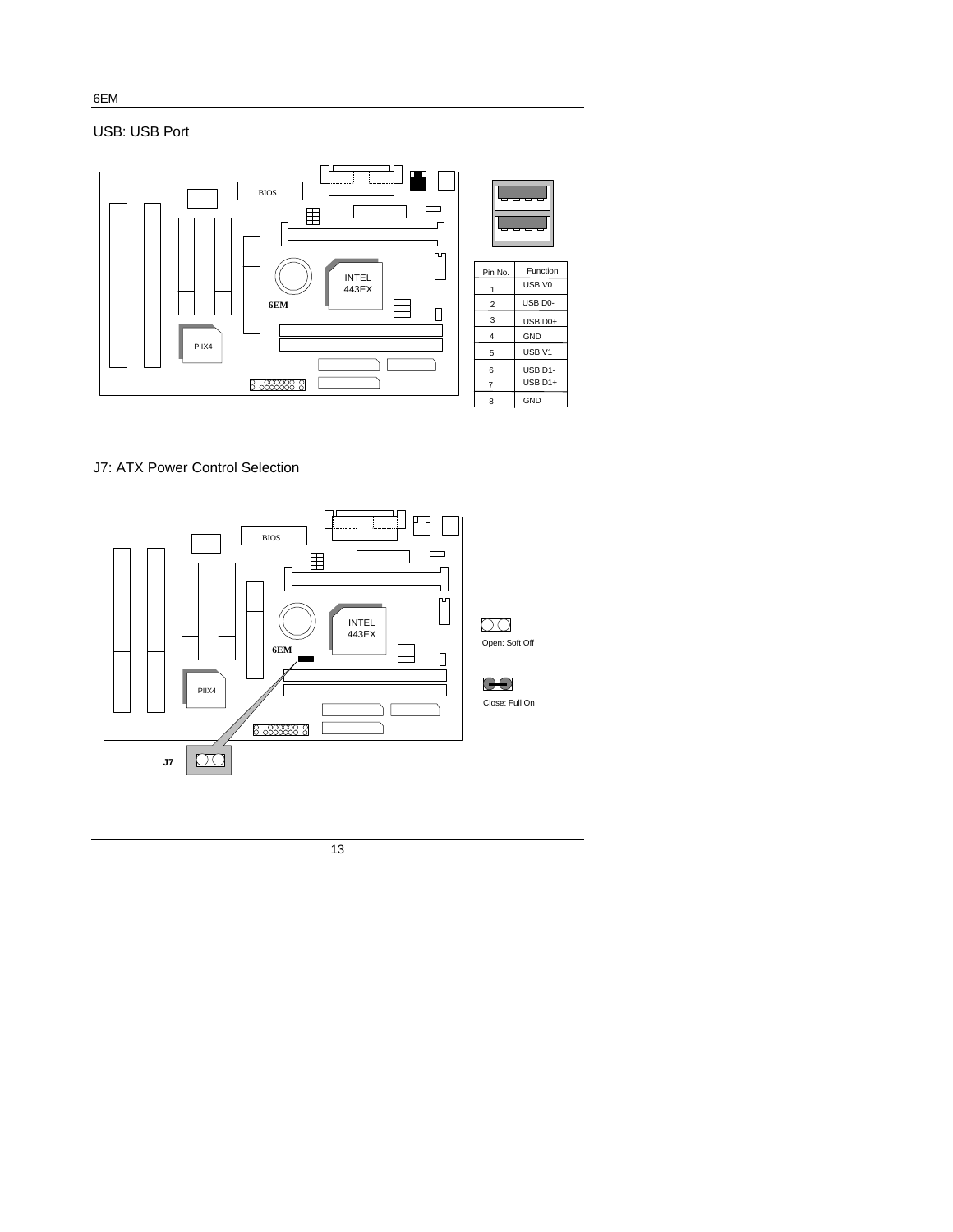#### POWER1: ATX Power Connector



#### JP7: Wake On LAN

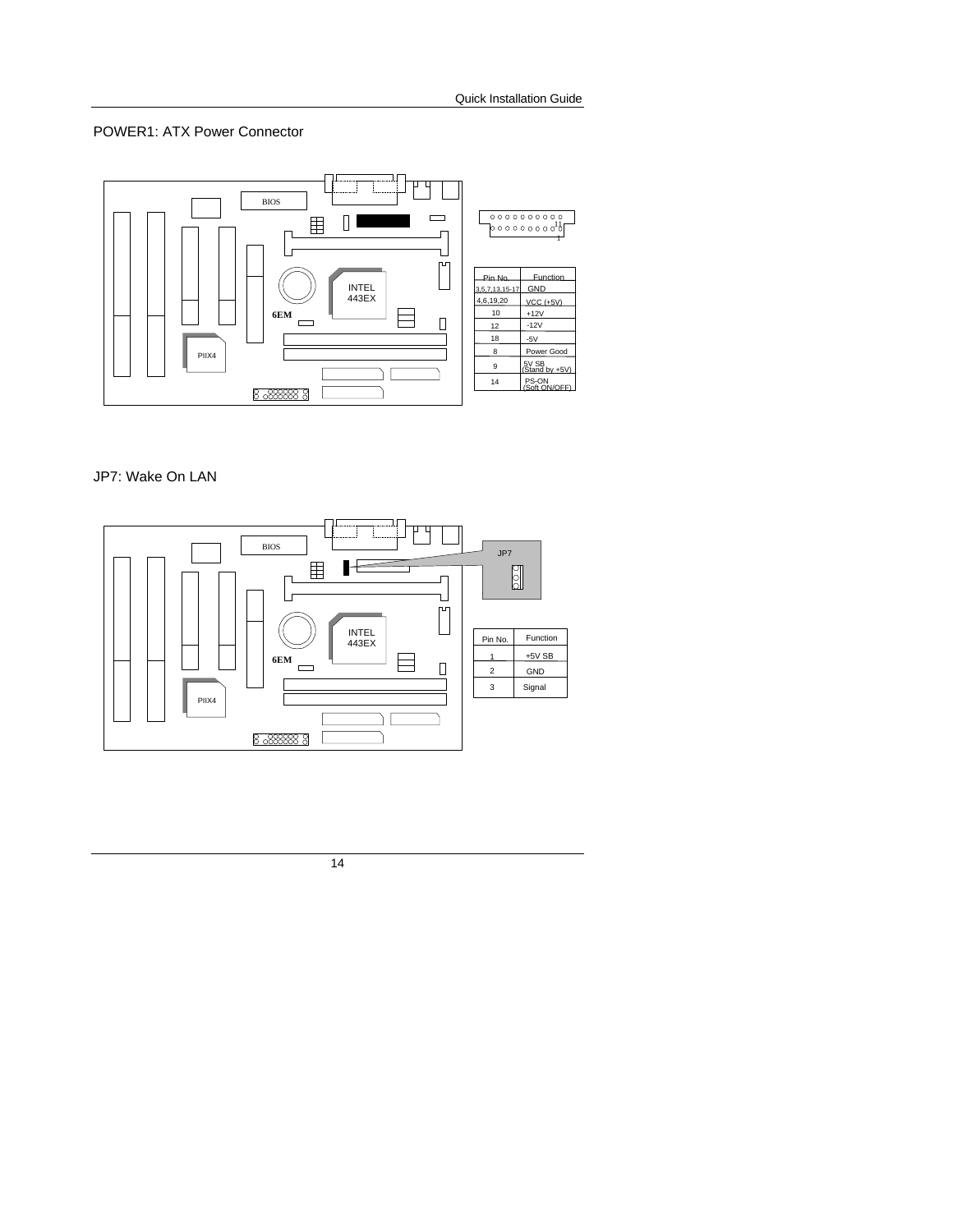### SB-LINK: For PCI Audio / Sound Card use only (Creative PCI Sound Card Support)



#### BAT1:For Battery



- $\bullet$  Danger of explosion if battery is incorrectly replaced.
- $\bullet$  Replace only with the same or equivalent type recommended by the manufacturer.
- MDispose of used batteries according to the manufacturer's instructions.

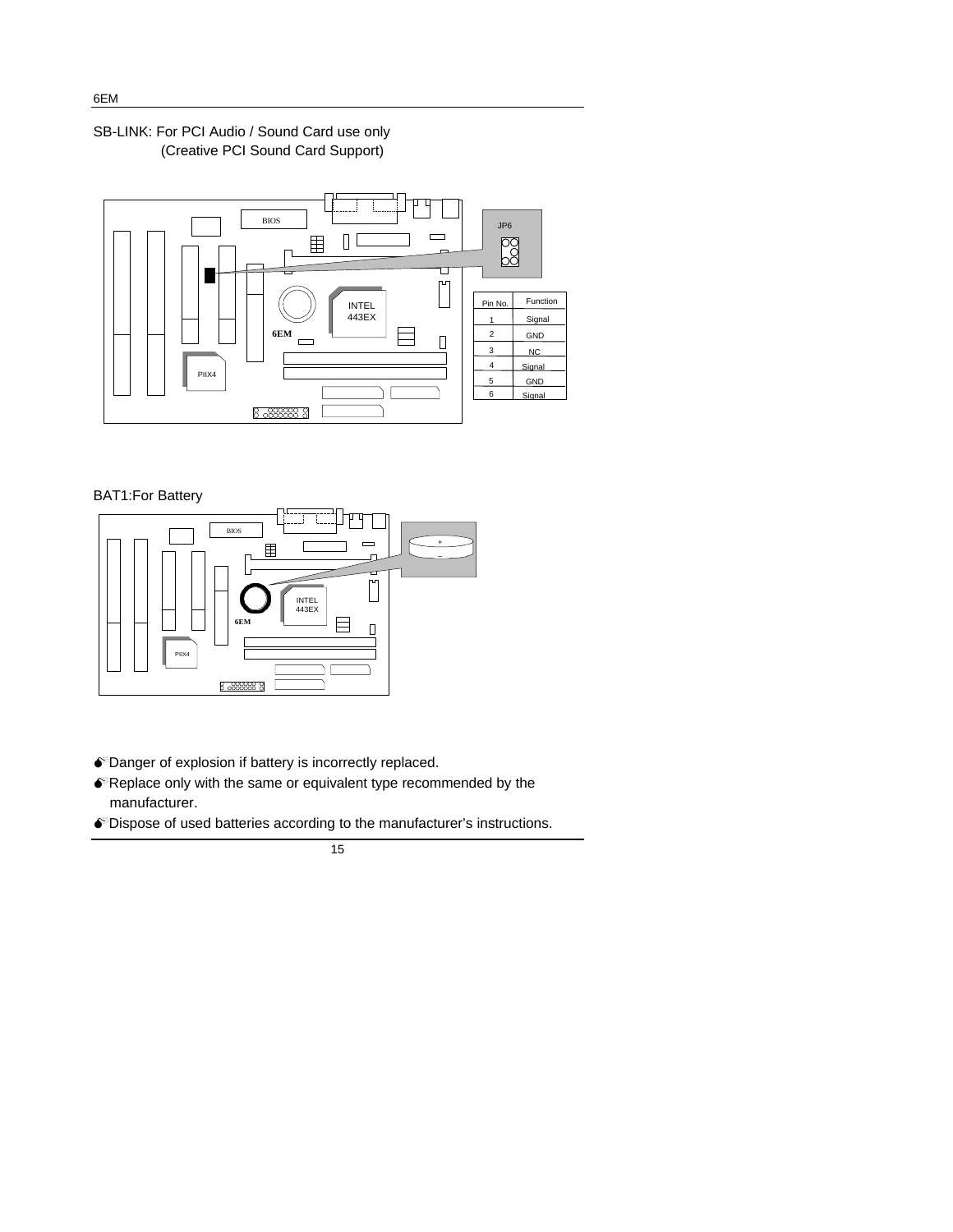#### **III. Top Performance Test Setting:**

.

The following performance data list is the testing results of some popular benchmark testing programs.

ROM PCI / ISA BIOS

Users have to modify the value for each item in chipset features as follow for top performance setting.

|                                                                                                                                                                                                                                                                                                    |                                                                                                                   | <b>CHIPSET FEATURES SETUP</b><br>AWARD SOFTWARE, INC.                                                                                                                                       |
|----------------------------------------------------------------------------------------------------------------------------------------------------------------------------------------------------------------------------------------------------------------------------------------------------|-------------------------------------------------------------------------------------------------------------------|---------------------------------------------------------------------------------------------------------------------------------------------------------------------------------------------|
| <b>Auto Configuration</b><br><b>DRAM</b> Speed Selection<br>Memory Buffer Strength<br>Video RAM Cacheable<br>16 Bit I/O Recovery Time<br>Memory Hole At 15M-16M<br><b>Delayed Transaction</b><br><b>SDRAM RAS-to-CAS Delay</b><br><b>SDRAM RAS Precharge Time</b><br><b>SDRAM CAS latency Time</b> | : Enabled<br>: Fast<br>: Middle<br>: Disabled<br>$\colon$ 1<br>: Disabled<br>: Disabled<br>: Fast<br>: Fast<br>:2 | $\hat{\mathbf{p}} \hat{\mathbf{p}} + \hat{\mathbf{O}}$ : Select Item<br>ESC : Quit<br>: Help<br>$PU/PD/+\!/-$<br>F1<br>$:$ Modify<br>F <sub>5</sub><br>: Old Values<br>: Color<br>(Shift)F2 |
|                                                                                                                                                                                                                                                                                                    |                                                                                                                   | : Load Setup Defaults<br>F7                                                                                                                                                                 |

\*\* Each value of items as above depends on your hardware configuration : CPU , SDRAM , Cards , etc.

Please modify each value of items If your system does not work properly